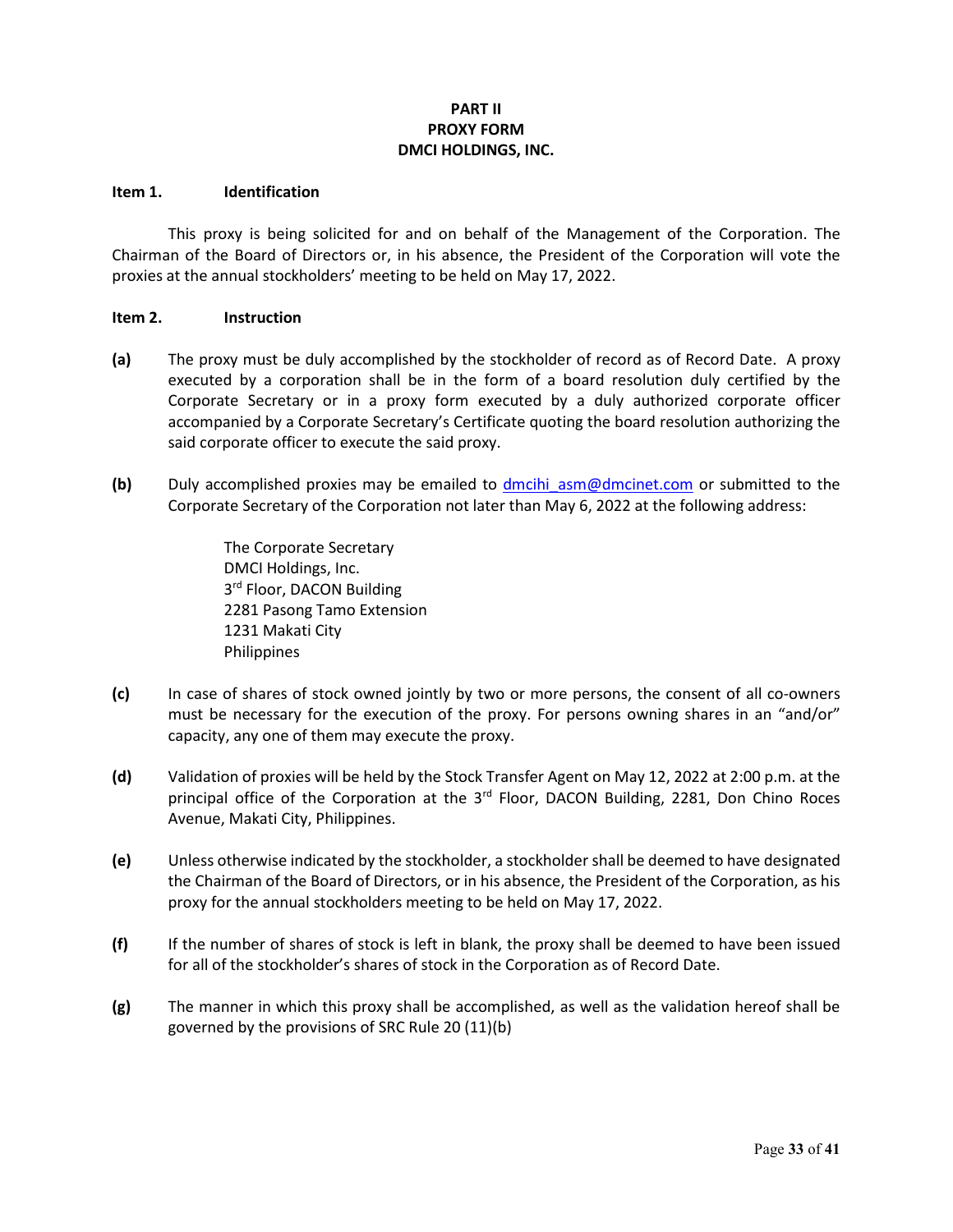**(h)** The stockholder executing the proxy shall indicate the manner by which he wishes the proxy to vote on any of the matters in  $(1)$ ,  $(2)$ ,  $(3)$ ,  $(4)$ ,  $(5)$ ,  $(6)$  and  $(7)$  below by checking the appropriate box. Where the boxes (or any of them) are unchecked, the stockholder executing the proxy is deemed to have authorized the proxy to vote for the matter.

The Undersigned hereby appoints:

- (a) The Chairman of the Board of Directors of DMCI Holdings, Inc., or in his absence, the Chairman of the Stockholders' Meeting; or
- (b) the President or the Chief Finance Officer of DMCI Holdings, Inc.

as his/her/its Proxy to attend the above annual meeting of the stockholders of DMCI Holdings, Inc., and any adjournment or postponement thereof, and thereat to vote all shares of stock held by the undersigned as specified below and on any matter that may properly come before said meeting.

(1) Approval/ratification of the minutes of the annual stockholders' meeting held on May 18, 2021

| $\Box$ FOR | $\Box$ Against | $\Box$ ABSTAIN |
|------------|----------------|----------------|
|            |                |                |

(2) Approval of the Management Report

 $\Box$  FOR  $\Box$  AGAINST  $\Box$  ABSTAIN

- (3) Ratification of the acts of the Board of Directors and Officers as contained in the attached annual report, the audited financial statements of the Corporation for the year ended December 31, 2021 and discussed in item 9 (2) of the Information Statement.
	- $\Box$  FOR  $\Box$  AGAINST  $\Box$  ABSTAIN
- (4) Appointment of SGV & Co. as Independent External Auditors
	- $\Box$  FOR  $\Box$  AGAINST  $\Box$  ABSTAIN
- (5) Approval of amendments of Corporation's By-Laws  $\Box$  FOR  $\Box$  AGAINST  $\Box$  ABSTAIN

# (7) Election of Directors.

- $\Box$  FOR all nominees listed below, except those whose names are stricken out
- WITHHOLD authority to vote for all nominees listed below.

(**Instruction**: To strike out a name or withhold authority to vote for any individual nominee, draw a line through the nominee's name in the list below).

Regular Directors: